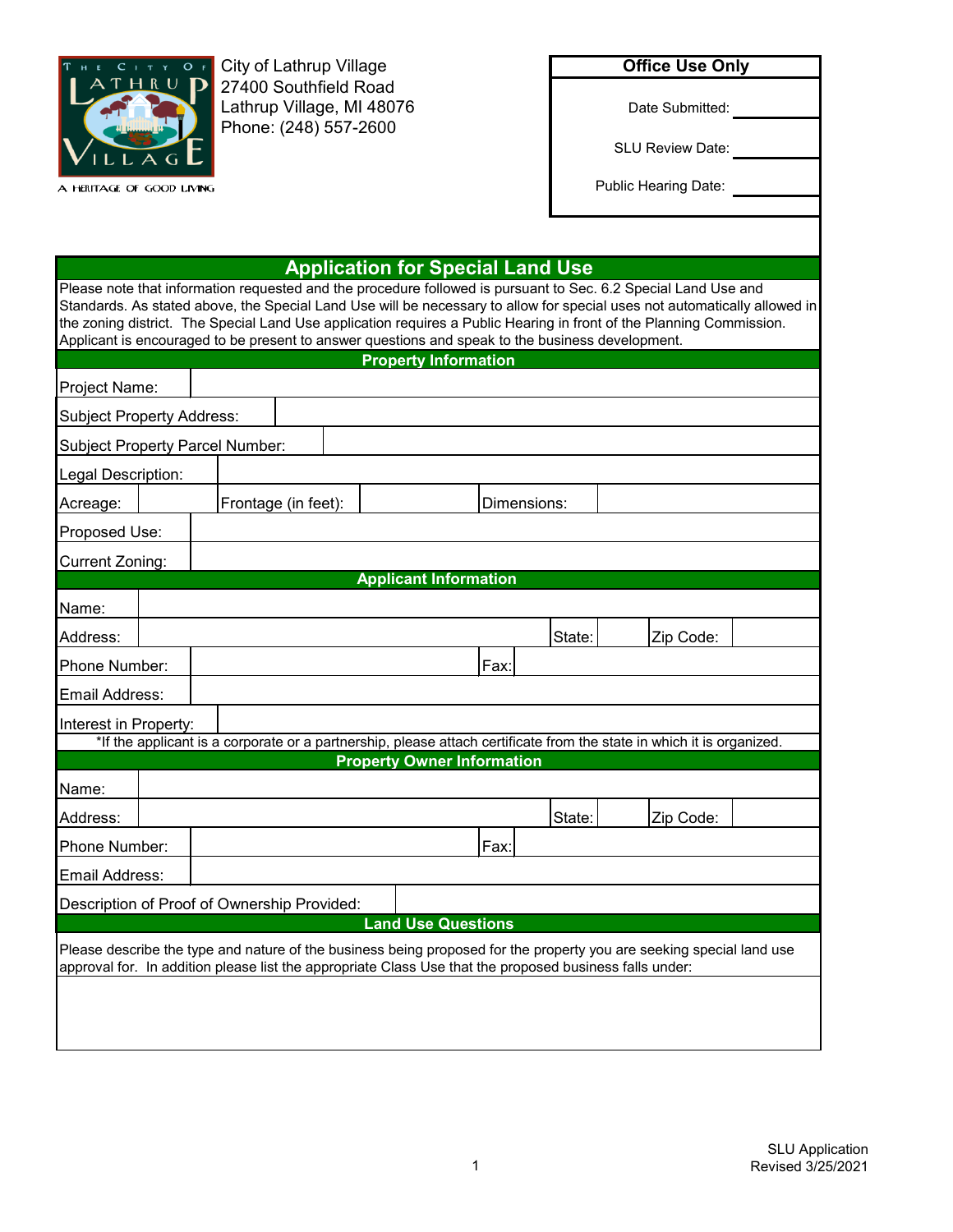| Please list the following information about your hours of operation.<br>Weekdays<br>Weekends<br>Please list the peak hours of operation, and the maximum number of persons who will be occupying the business during<br>the listed peak hours (space is provided for multiple peak hours.)<br>Peak Hours Weekdays:<br>Peak Hours Weekends:<br>Maximum number of vehicles which will be attracted to the property for which you are seeking special land<br>use approval:<br>Describe what additional requests or demands for City services there may be. Examples may be traffic regulation,<br>ordinance enforcement, public safety, and water and sewer services. |
|---------------------------------------------------------------------------------------------------------------------------------------------------------------------------------------------------------------------------------------------------------------------------------------------------------------------------------------------------------------------------------------------------------------------------------------------------------------------------------------------------------------------------------------------------------------------------------------------------------------------------------------------------------------------|
|                                                                                                                                                                                                                                                                                                                                                                                                                                                                                                                                                                                                                                                                     |
|                                                                                                                                                                                                                                                                                                                                                                                                                                                                                                                                                                                                                                                                     |
|                                                                                                                                                                                                                                                                                                                                                                                                                                                                                                                                                                                                                                                                     |
|                                                                                                                                                                                                                                                                                                                                                                                                                                                                                                                                                                                                                                                                     |
|                                                                                                                                                                                                                                                                                                                                                                                                                                                                                                                                                                                                                                                                     |
|                                                                                                                                                                                                                                                                                                                                                                                                                                                                                                                                                                                                                                                                     |
|                                                                                                                                                                                                                                                                                                                                                                                                                                                                                                                                                                                                                                                                     |
|                                                                                                                                                                                                                                                                                                                                                                                                                                                                                                                                                                                                                                                                     |
|                                                                                                                                                                                                                                                                                                                                                                                                                                                                                                                                                                                                                                                                     |
|                                                                                                                                                                                                                                                                                                                                                                                                                                                                                                                                                                                                                                                                     |
|                                                                                                                                                                                                                                                                                                                                                                                                                                                                                                                                                                                                                                                                     |
|                                                                                                                                                                                                                                                                                                                                                                                                                                                                                                                                                                                                                                                                     |
|                                                                                                                                                                                                                                                                                                                                                                                                                                                                                                                                                                                                                                                                     |
| established. An existing use is "reasonable" when it is harmonious, compatible, and appropriate as and where<br>established, does not impinge unreasonably on the value or use of nearby properties, and does impair sound communal<br>development. Uses which are not "reasonable" are "unreasonable." No use shall be deemed "reasonable" if its<br>establishment or actual conduct is unlawful under the statutory or common law of this state."                                                                                                                                                                                                                 |
|                                                                                                                                                                                                                                                                                                                                                                                                                                                                                                                                                                                                                                                                     |
| If the special use is granted, will the use then conform to all of the other regulations of the<br>Zoning Ordinance and other ordinances of the City without a need for any variances?<br>Yes<br>No                                                                                                                                                                                                                                                                                                                                                                                                                                                                 |
| Describe what, if any, activities may reasonably be anticipated to occur on the premises and in the neighborhood as a<br>result of the occupancy which reasonable persons or ordinary sensibilities may possibly find seriously annoying – in<br>particular what changes, if any, will be observed in the following items:                                                                                                                                                                                                                                                                                                                                          |
| Same<br>More<br>Less<br>Same<br>Noise                                                                                                                                                                                                                                                                                                                                                                                                                                                                                                                                                                                                                               |
| Dust or dirt<br>Same                                                                                                                                                                                                                                                                                                                                                                                                                                                                                                                                                                                                                                                |
| Lights, glare<br>Same                                                                                                                                                                                                                                                                                                                                                                                                                                                                                                                                                                                                                                               |
| Odors/Fumes<br>Same                                                                                                                                                                                                                                                                                                                                                                                                                                                                                                                                                                                                                                                 |
| <b>Pedestrian/Vehicle Traffic</b><br>Same                                                                                                                                                                                                                                                                                                                                                                                                                                                                                                                                                                                                                           |
| Litter/Waste/Trash<br>Same                                                                                                                                                                                                                                                                                                                                                                                                                                                                                                                                                                                                                                          |
| If you checked any item as more, please describe what, if any, impact you believe will result on adjacent properties.                                                                                                                                                                                                                                                                                                                                                                                                                                                                                                                                               |
|                                                                                                                                                                                                                                                                                                                                                                                                                                                                                                                                                                                                                                                                     |